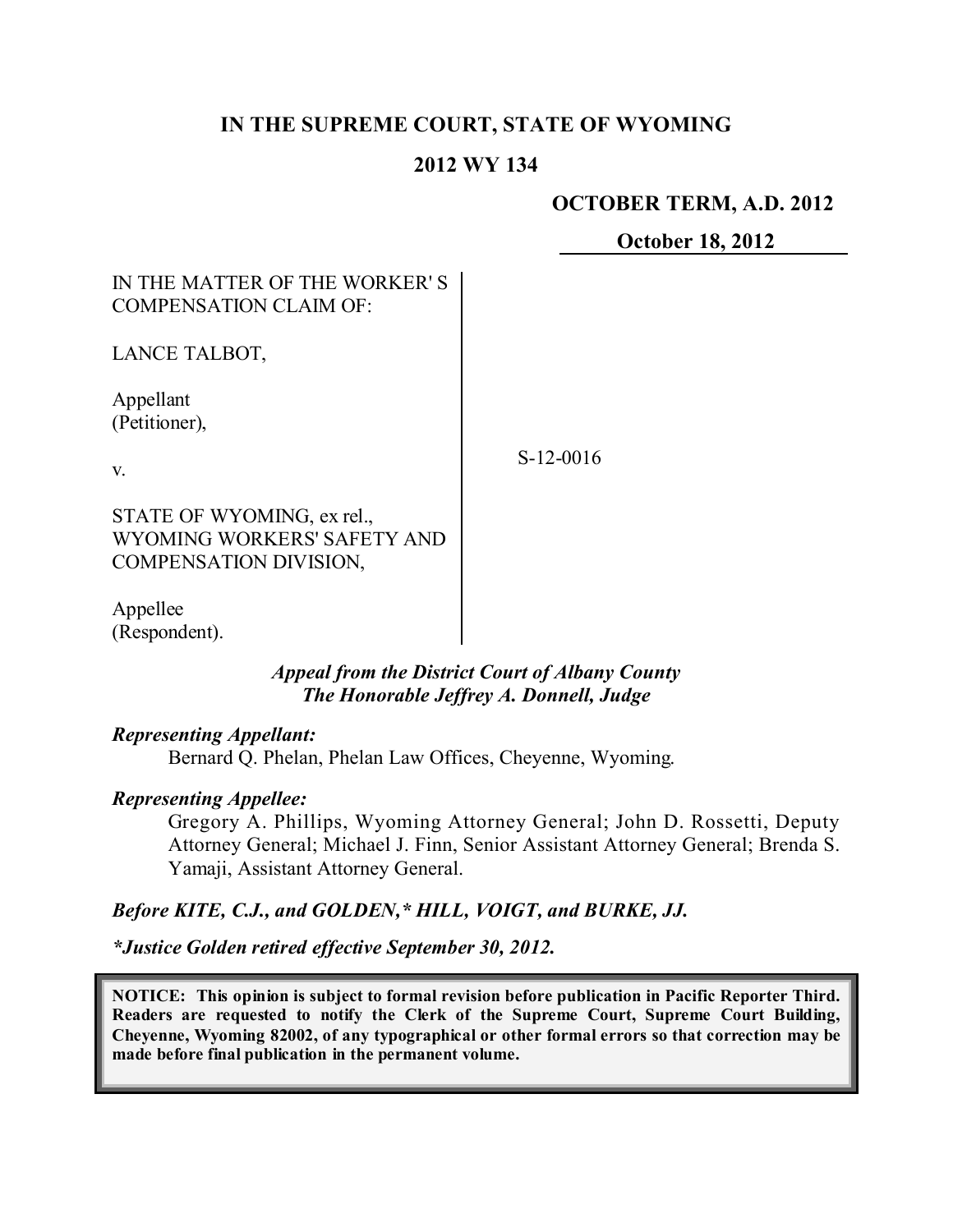### **VOIGT, Justice.**

[¶1] The appellant received disability benefits due to a work-related injury. Those benefits were terminated as a result of the appellant's incarceration. Following his release, the appellant applied for reinstatement of the benefits. Although that application was initially denied, benefits were awarded following a contested case hearing. At that time, the appellant filed one application for retroactive benefits for the period during which his prior claim was contested and two additional applications for separate periods of prospective benefits. The Office of Administrative Hearings (OAH) denied all three claims for failure to comply with the Wyoming Worker's Compensation Act. The district court affirmed the denial of two of those applications and the appellant now appeals those denials. Because the applications did not comply with Wyo. Stat. Ann. § 27-14-501(b) (LexisNexis 2011), we affirm.

#### **ISSUE**

[¶2] Did the hearing examiner err as a matter of law in determining that the Wyoming Worker's Compensation Act requires a separate examination for each period of certification of Temporary Total Disability benefits?

### **FACTS**

[¶3] On March 13, 2006, the appellant slipped on ice and injured his back in a workrelated accident. Following this injury, the appellant applied to the Wyoming Workers' Safety & Compensation Division (Division) and received Temporary Total Disability (TTD) benefits until he became incarcerated in the Wyoming State Penitentiary. Following his parole, the appellant sought to have his benefits reinstated. On January 20 and 27, 2009, the appellant saw Dr. Cook who assessed the appellant's injuries and certified him disabled. The Division refused to pay due to a lack of evidence that the appellant's pain was a result of the 2006 injury. On September 17, 2009, following a contested case hearing, the OAH reversed that denial and awarded benefits to the appellant for the period January 27, 2009 through March 27, 2009.

[¶4] Following that reversal, the appellant applied for one period of retroactive benefits for the period when his disability determination was contested, and two periods of prospective benefits. On October 14, 2009, the appellant applied for benefits for the period October 15 through November 15, 2009. That application indicated April 2, 2009, as the date of the appellant's last doctor's examination. On October 27, 2009, the appellant applied for benefits for November 15 through December 15, 2009, with March 27, 2009, as the last date of an examination. Finally, on October 27, 2009, the appellant also applied for retroactive benefits for March 27 through "present," citing March 27, 2009, as the date of the last doctor's examination. All three claims were initially denied.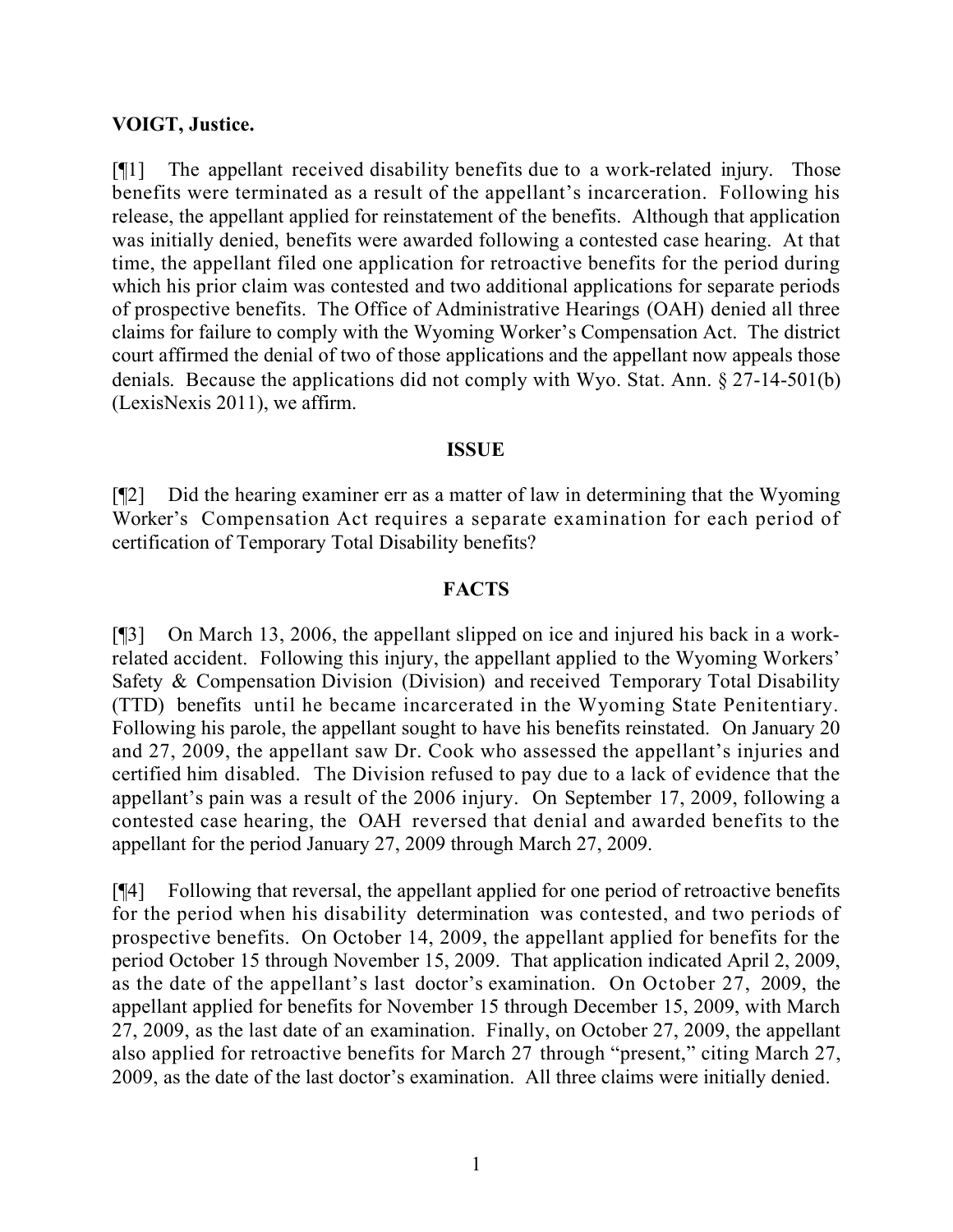[¶5] The OAH found that the appellant's claims failed to satisfy the procedural requirements for an application for TTD benefits. Particularly, the claims did not comply with Wyo. Stat. Ann. §§ 27-14-404(d)(i) and 27-14-501(b) (LexisNexis 2011). The applicable portion of subsection  $(d)(i)$  reads as follows:

> (d) . . . Benefits under subsection (a) of this section shall not be paid if:

(i) An employee or his personal representative fails to file a claim for benefits within thirty (30) days after the first day immediately succeeding the first thirty (30) days of any certified period of temporary total disability[.]

Wyo. Stat. Ann.  $\S 27$ -14-404(d)(i). Regarding the application for retroactive benefits for the certified period beginning March 27, the OAH found that there was no evidence that the TTD certification had been filed within sixty days of March 27. The OAH found that the appellant had not been examined for at least six months prior to the October 15, 2009, certification and, therefore, the application was properly denied by the Division.

[¶6] The OAH also found that the appellant's two applications for prospective benefits did not meet the procedural requirements of Wyo. Stat. Ann. § 27-14-501(b), which provides, in relevant part, as follows:

> (b) Any health care provider attending an employee injured while engaged in any employment covered under this act and certifying temporary total disability under W.S. 27-14- 404 shall examine the employee before certification and shall without charge file a written report with the division. Prior to each period of subsequent recertification of temporary total disability, the health care provider shall reexamine the employee and file without charge a written report with the division.

The OAH found that, because the appellant had not been examined from either March 27 or April 2, 2009 through December 6, 2009, the appellant had not been examined "prior to each period of subsequent recertification" as required by the statute and, therefore, denied the appellant's claims for benefits for the periods October 15 through November 15, and November 15 through December 15.

[¶7] The appellant appealed the OAH's denial of benefits to the district court. The district court reversed the denial of benefits for the period October 15 through November 15, and affirmed the denial of the other two applications for benefits. Regarding the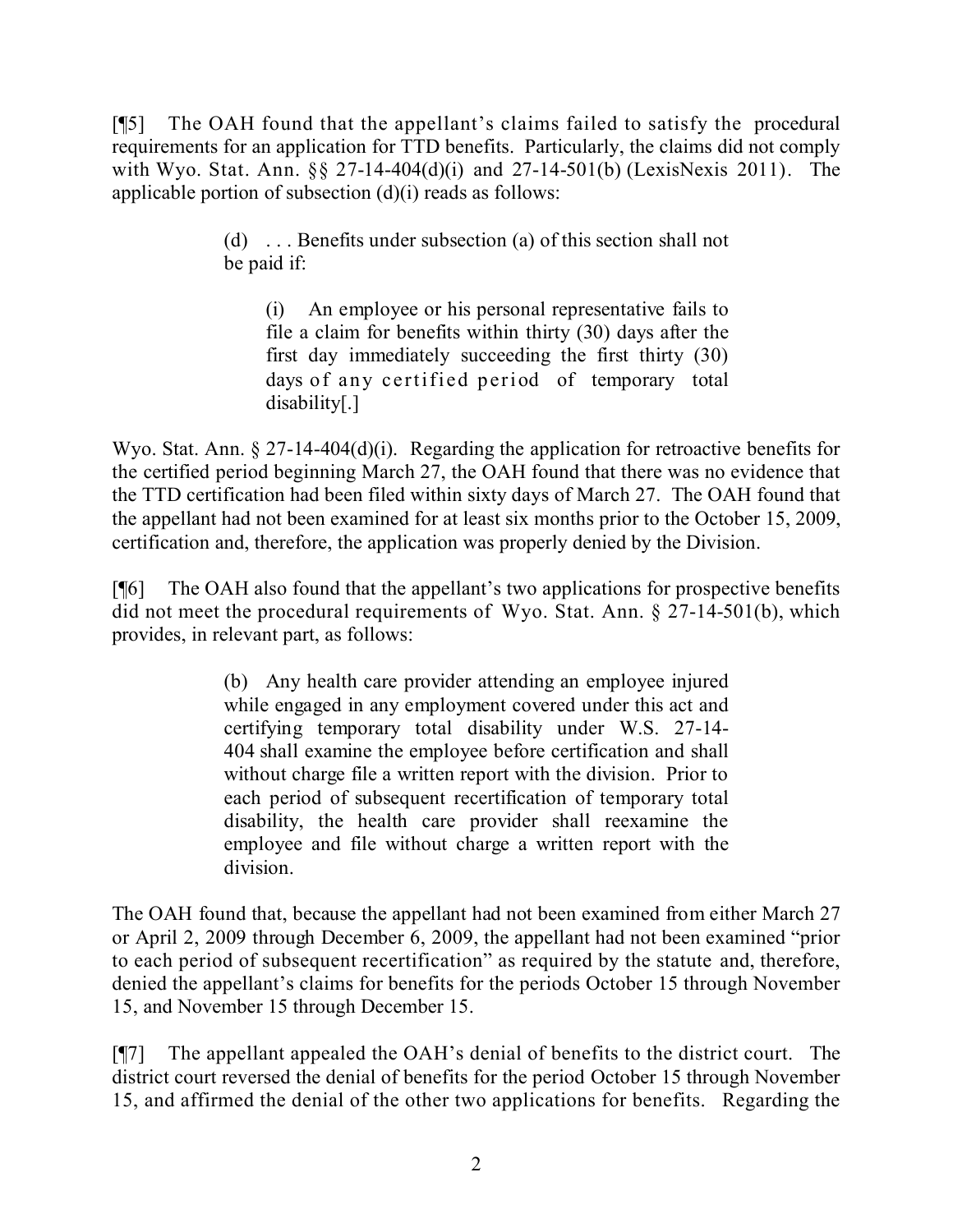application for benefits for November 15 through December 15, the district court stated that:

> [E]ach certification or recertification for TTD benefits must be preceded by a separate medical examination. Wyo. Stat. Ann. § 27-14-501(b) ([LexisNexis] 2011). The evidence from the contested case hearing established that Dr. Cook did not examine [the appellant] between April 2, 2009 and December 6, 2009. While the Court finds that [the appellant's] April 2, 2009 examination suffices for his October 15, 2009 application for TTD benefits, it does not suffice for more than one application.

[¶8] The district court also affirmed the denial of the appellant's application for retroactive benefits for the period March 27 through "present," albeit on different grounds than those given by the OAH. The district court pointed out that Wyo. Stat. Ann. § 27-14-404(d)(i), which requires that a claim be made within sixty days of the start of the certified period of TTD, does not apply to claims, such as the appellant's, which accrue during contested case proceedings where the application is for continuing benefits. Instead, the district court affirmed the denial on the basis of a different statutory requirement: "Prior to each period of subsequent recertification of temporary total disability, the health care provider shall reexamine the employee and file without charge a written report with the division." Wyo. Stat. Ann. § 27-14-501(b). The district court found that there was no evidence that the appellant had been examined prior to March 27, the first day of the application period. Although the appellant had been examined on January 20 and 27, those examinations were relevant to the application for benefits for January 27 through March 27. The district court found that the appellant's next examination was not until April 2, six days after the start of the period for which benefits were requested.

[¶9] The appellant now appeals the district court's decision affirming the denial of both his application for retroactive benefits for March 27 to "present" and his application for prospective benefits for November 15 to December 15.

# **STANDARD OF REVIEW**

[¶10] No deference shall be given to an appeal of a district court's review of an administrative agency's decision and "we review the case as if it had come directly to us from the administrative agency." *Dale v. S & S Builders, LLC*, 2008 WY 84, ¶ 8, 188 P.3d 554, 557 (Wyo. 2008) (quoting *Newman v. State ex rel. Wyo. Workers' Safety & Comp. Div.*, 2002 WY 91, ¶ 7, 49 P.3d 163, 166 (Wyo. 2002)).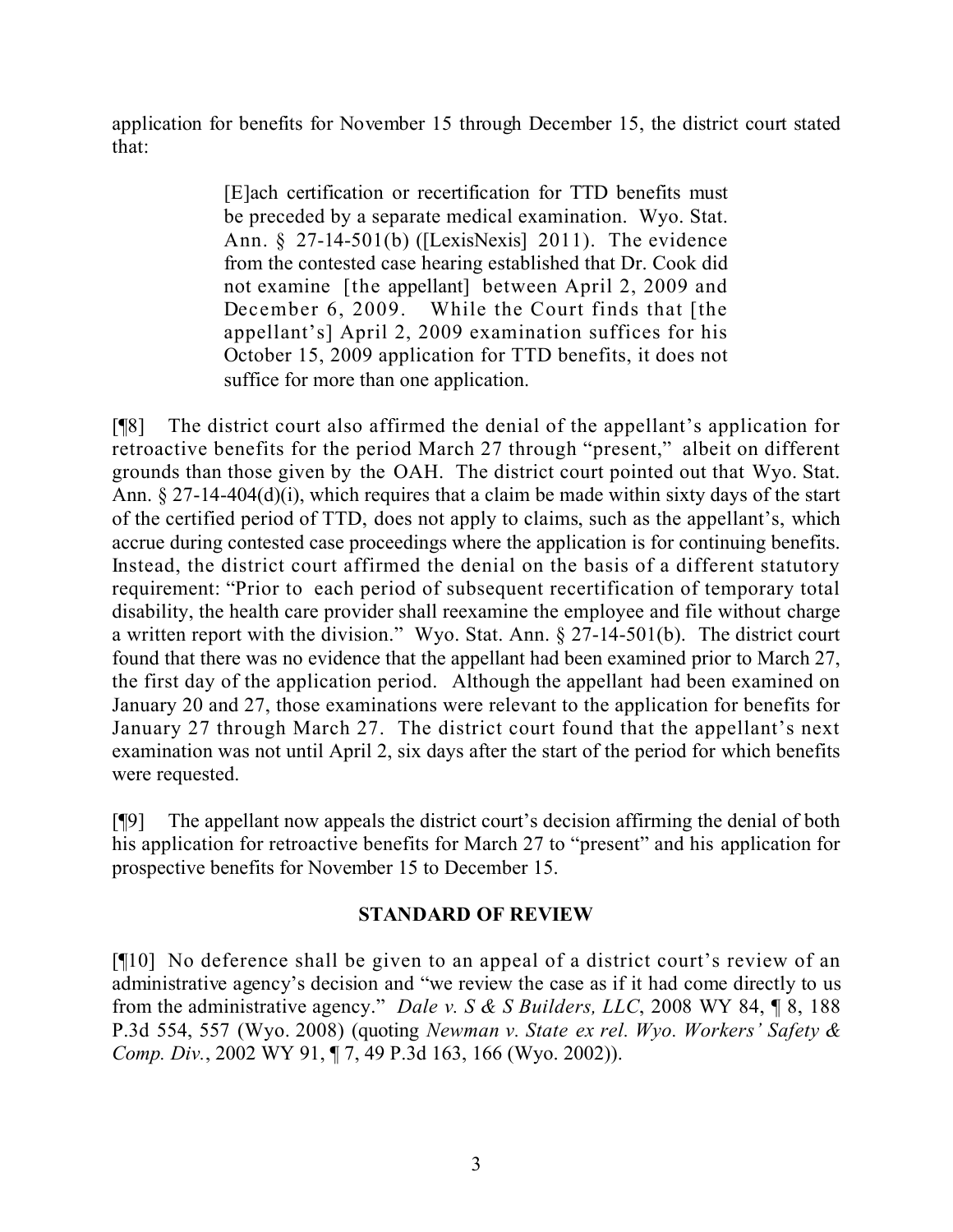[¶11] "We will affirm an agency's legal conclusion only if it is in accordance with the law." *Dale*, 2008 WY 84, ¶ 26, 188 P.3d at 562 (quoting *Diamond B Servs., Inc. v. Rohde*, 2005 WY 130, ¶ 12, 120 P.3d 1031, 1038 (Wyo. 2005)).

## **DISCUSSION**

[¶12] A health care provider must examine an applicant for TTD benefits before certifying the applicant disabled. Wyo. Stat. Ann. § 27-14-501(b). The applicant then must file his claim within sixty days of the first day of the certified period of TTD. Wyo. Stat. Ann. § 27-14-404(d)(i). The OAH affirmed the denial of the appellant's application for retroactive benefits on the basis of this latter statute. This Court, however, has limited the application of Wyo. Stat. Ann.  $\S 27$ -14-404(d) in situations where benefits have been terminated and become subject to a contested case hearing. "[T]he procedures mandated in Wyo. Stat. Ann. § 27-14-404(d) do not apply to claims which accrue during contested case proceedings." *State ex rel. Wyo. Workers' Comp. Div. v. Gerdes*, 951 P.2d 1170, 1174 (Wyo. 1997).

[¶13] In *Gerdes*, the claimant objected to the Division's termination of her benefits after it received a letter from the claimant's doctor stating that she had reached maximum medical improvement. *Id*. at 1172. After a hearing, the OAH sided with the claimant and awarded retroactive benefits. *Id*. at 1172-73 The Division appealed, arguing in part that the retroactive award was inappropriate because the claimant did not file a claim pursuant to Wyo. Stat. Ann. § 27-14-404(d). *Id*. at 1173. In the instant case, however, the appellant did file a claim as required by the statute. That claim, although initially denied, was later awarded after a contested case hearing. Following the award, the appellant filed additional claims (including those in dispute here), one of which was for the retroactive period during which the earlier claim was contested.

[¶14] The distinction between *Gerdes* and this case is that in the former, the contested case resulted in an award of retroactive benefits for a period during which the appellant did not comply with Wyo. Stat. Ann. § 27-14-404(d). Here, on the other hand, the appellant, following a contested case hearing resulting in a reversal of a denial of benefits, applied for retroactive benefits for the period during which his TTD status was contested. The appellant did not meet the sixty-day filing deadline found in Wyo. Stat. Ann. § 27-14-404(d) because he awaited the outcome of the contested case proceedings before applying. Despite this distinction, the rationale given by this Court in *Gerdes* for limiting Wyo. Stat. Ann.  $\S 27$ -14-404(d) is applicable here as well. In that case, this Court focused on the fact that the purpose of the statute is diminished when a final determination terminating benefits has been issued. "[T]he purpose of the procedural requirements of Wyo. Stat. Ann. § 27-14-404(d) does not appertain to the period following a final determination that benefits be terminated. After a final determination, no number of filings or certifications will reinstate the benefits or allow the claim to be heard on its merits." *Gerdes*, 951 P.2d at 1174. Although the Division correctly points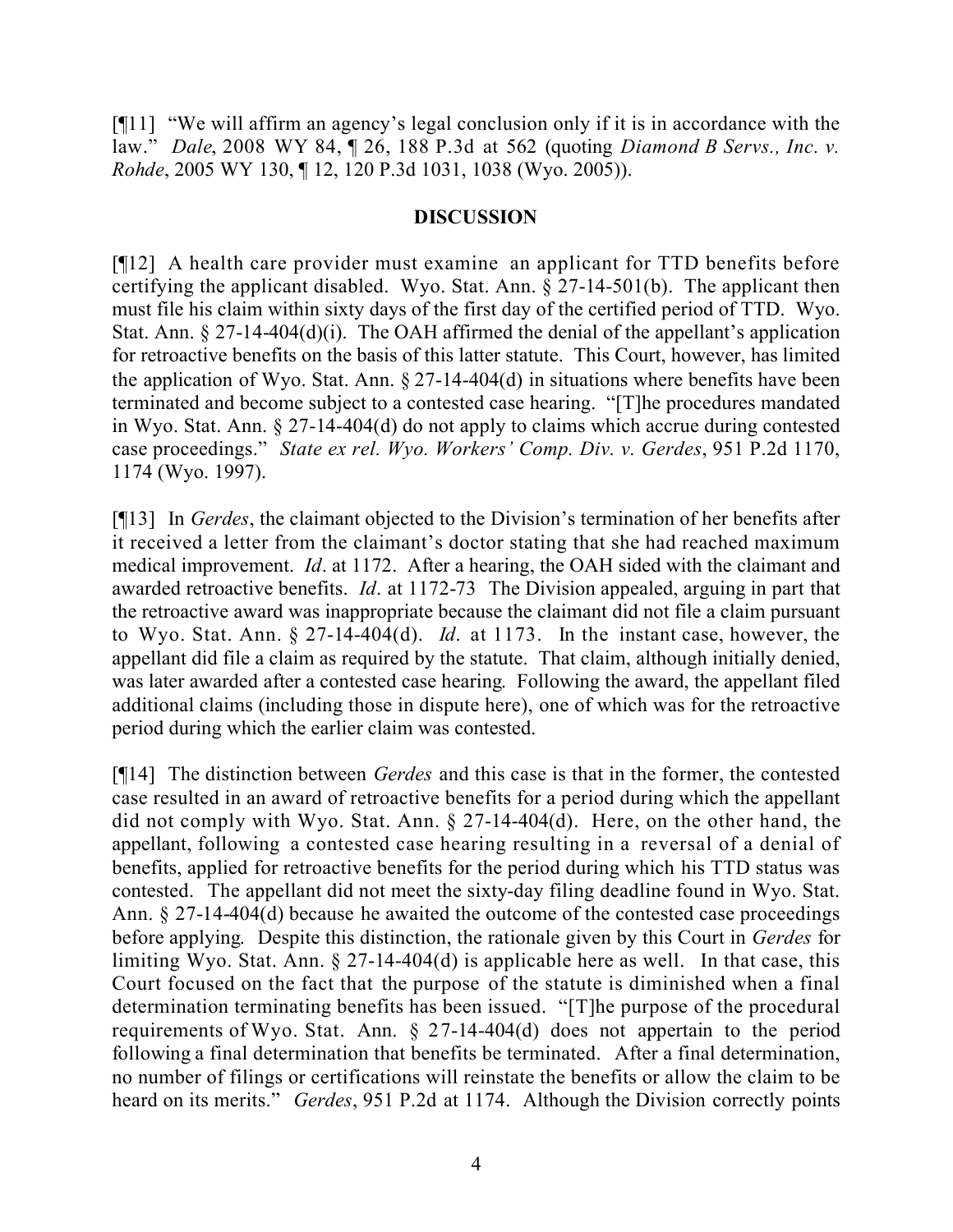out that *Gerdes* requires the claimant to show at the hearing that he is entitled to continuing benefits, that requirement applies to the benefits at issue in the contested case hearing. Here, the appellant applied for retroactive benefits in a separate application following the outcome of the contested case hearing. For these reasons, we will not affirm the denial of the appellant's application for retroactive benefits for failure to comply with Wyo. Stat. Ann. 27-14-404 $(d)(i)$ . This statute, however, is not the only one with which an application for TTD benefits is expected to comply.

[¶15] On appeal, the appellant argues that the Wyoming Worker's Compensation Act does not require separate examinations for each application for TTD and that such an interpretation would result in repetitive examinations. The language of the relevant statute is as follows:

> (b) Any health care provider attending an employee injured while engaged in any employment covered under this act and certifying temporary total disability under W.S. 27-14- 404 shall *examine the employee before certification* and shall without charge file a written report with the division. *Prior to each period of subsequent recertification* of temporary total disability, the health care provider shall *reexamine* the employee and file without charge a written report with the division. . . . Any health care provider certifying or recertifying temporary total disability without an examination of the employee shall be reported to the state licensing board for the respective health care provider.

Wyo. Stat. Ann. § 27-14-501(b) (emphasis added). In analyzing the language of the statute, "[o]ur paramount consideration is the legislature's intent as reflected in the plain and ordinary meaning of the words used in the statute." *Spreeman v. State*, 2012 WY 88, ¶ 10, 278 P.3d 1159, 1162 (Wyo. 2012) (quoting *Parks v. State*, 2011 WY 19, ¶ 11, 247 P.3d 857, 859 (Wyo. 2011)).The statute's inclusion of the word "*each*" in the statement "[p]rior to *each* period of subsequent recertification . . . the health care provider shall reexamine the employee" necessarily requires a separate examination. The legislature purposely chose to require reexamination prior to *each* period of subsequent recertification. The inclusion of "*each*" serves to emphasize that there must be an examination every time an applicant reapplies for benefits. This would seem logical as the legislature would want to ensure that an applicant for ongoing TTD benefits still needs those benefits. Contrary to the appellant's argument, the language of the statute does require a separate examination for each certification.

[¶16] The appellant's applications for TTD benefits were properly denied by the OAH because Wyo. Stat. Ann. § 27-14-501(b) requires a separate reexamination for each recertification period. Although the district court addressed three separate applications